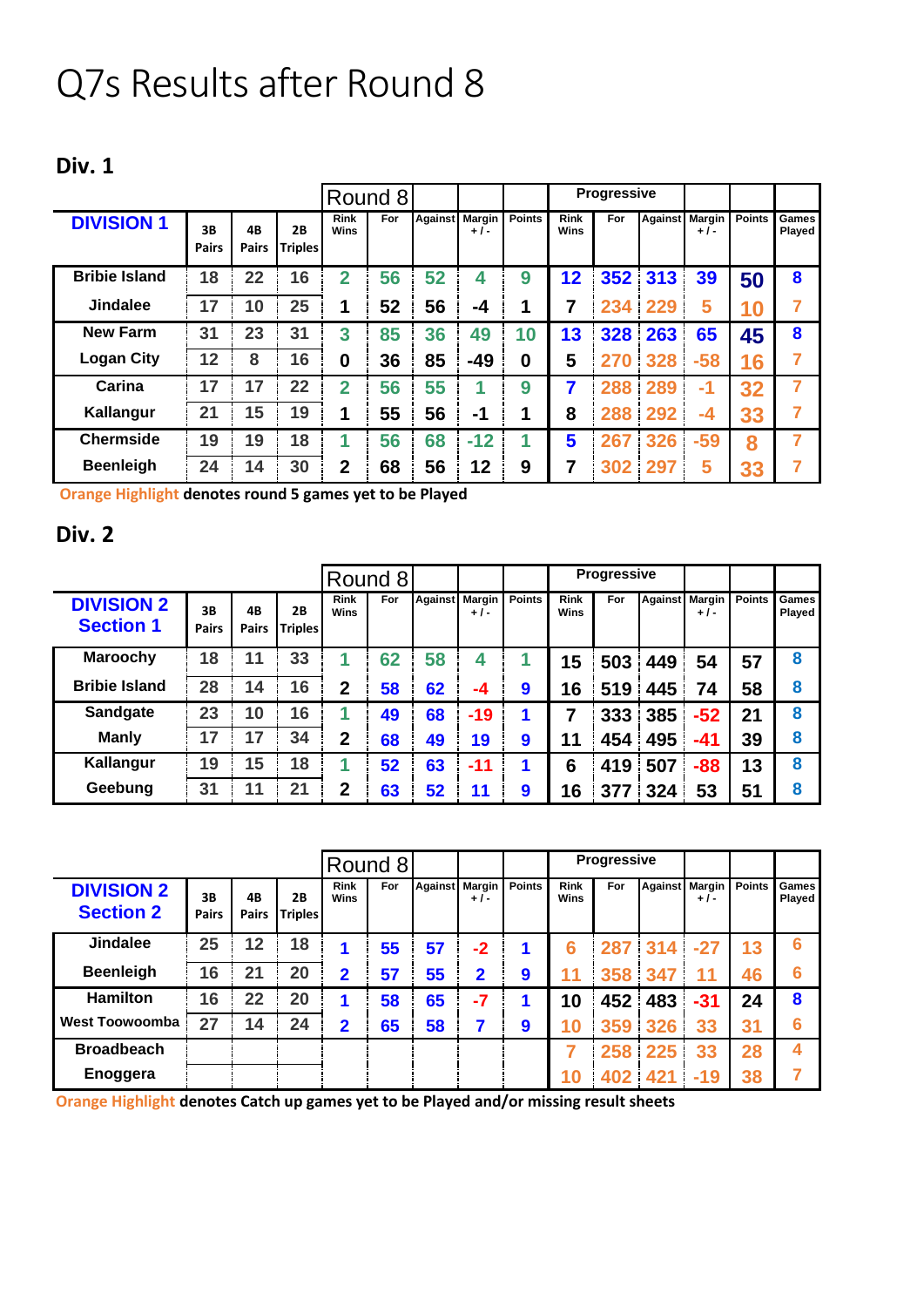|                                       |                    |                    |                      |                            | Round 8 |    |                         |               |                            | <b>Progressive</b> |                |        |               |                        |
|---------------------------------------|--------------------|--------------------|----------------------|----------------------------|---------|----|-------------------------|---------------|----------------------------|--------------------|----------------|--------|---------------|------------------------|
| <b>DIVISION 3</b><br><b>Section 1</b> | 3B<br><b>Pairs</b> | 4B<br><b>Pairs</b> | 2Β<br><b>Triples</b> | <b>Rink</b><br><b>Wins</b> | For     |    | Against Margin<br>$+1-$ | <b>Points</b> | <b>Rink</b><br><b>Wins</b> | For                | Against Margin | $+1-$  | <b>Points</b> | Games<br><b>Played</b> |
| <b>Dayboro</b>                        | 26                 | 15                 | 16                   | 1                          | 57      | 72 | $-15$                   | 1             | 12                         | 457                | 512            | $-55$  | 40            | 8                      |
| <b>Aspley</b>                         | 22                 | 21                 | 29                   | $\mathbf{2}$               | 72      | 57 | 15                      | 9             | $\overline{15}$            | 534                | 406            | 128    | 50            | 8                      |
| <b>Bramble Bay</b>                    | 29                 | 19                 | 34                   | 3                          | 82      | 46 | 36                      | 10            | 15                         | 511                | 439            | 72     | 50            | 8                      |
| <b>Pine Rivers</b>                    | 20                 | 13                 | 13                   |                            | 46      | 82 | $-36$                   |               | 10                         | 492                | 476            | 16     | 31            | 8                      |
| <b>Chermside</b>                      | 17                 | 13                 | 18                   |                            | 48      | 67 | $-19$                   |               | 9                          | 433                | 550            | $-117$ | 30            | 8                      |
| Kallangur                             | 26                 | 18                 | 23                   | 3                          | 67      | 48 | 19                      | 10            | 11                         | 436                | 480            | -44    | 39            | 8                      |

|                                       |                    |                    |                      |                     | Round 8 |    |                         |               |                            | <b>Progressive</b> |                |       |               |                        |
|---------------------------------------|--------------------|--------------------|----------------------|---------------------|---------|----|-------------------------|---------------|----------------------------|--------------------|----------------|-------|---------------|------------------------|
| <b>DIVISION 3</b><br><b>Section 2</b> | 3B<br><b>Pairs</b> | 4B<br><b>Pairs</b> | 2B<br><b>Triples</b> | <b>Rink</b><br>Wins | For     |    | Against Margin<br>$+1-$ | <b>Points</b> | <b>Rink</b><br><b>Wins</b> | For                | Against Margin | $+1-$ | <b>Points</b> | <b>Games</b><br>Played |
| Tarragindi                            | 44                 | 23                 | 28                   | 3                   | 95      | 46 | 49                      | 10            | 12                         | 438                | 399            | 39    | 40            | 8                      |
| <b>New Farm</b>                       | 18                 | 12                 | 16                   |                     | 46      | 95 | $-49$                   |               |                            | 322                | 417            | $-96$ | 21            |                        |
| <b>Northern</b><br><b>Suburbs</b>     | 21                 | 22                 | 25                   | $\mathbf{2}$        | 68      | 65 | 3                       | 9             | 15                         | 375                | 343            | 32    | 57            | 8                      |
| <b>Mt Gravatt</b>                     | 22                 | 19                 | 24                   | 1                   | 65      | 68 | $-3$                    |               | 13                         | 394                | 345            | 49    | 48            | 8                      |
| <b>Everton Park</b>                   |                    |                    |                      | 2                   | 26      |    | 26                      | 9             | 14                         | 325                | 268            | 57    | 56            |                        |
| <b>Bye</b>                            |                    |                    |                      |                     |         |    |                         |               |                            |                    |                |       |               |                        |

**Orange Highlight denotes Catch Up games yet to be Played**

|                                       |                    |                    |                      |                     | Round 8 |    |                         |               |                            | <b>Progressive</b> |                |       |               |                 |
|---------------------------------------|--------------------|--------------------|----------------------|---------------------|---------|----|-------------------------|---------------|----------------------------|--------------------|----------------|-------|---------------|-----------------|
| <b>DIVISION 3</b><br><b>Section 3</b> | 3B<br><b>Pairs</b> | 4B<br><b>Pairs</b> | 2B<br><b>Triples</b> | <b>Rink</b><br>Wins | For     |    | Against Margin<br>$+1-$ | <b>Points</b> | <b>Rink</b><br><b>Wins</b> | For                | Against Margin | $+1-$ | <b>Points</b> | Games<br>Played |
| <b>Logan City</b>                     | 26                 | 11                 | 16                   |                     | 53      | 63 | $-10$                   |               | 9                          | 340                | 369            | $-29$ | 30            |                 |
| <b>Broadbeach</b>                     | 20                 | 16                 | 27                   | $\mathbf{2}$        | 63      | 53 | 10                      | 9             |                            |                    |                |       |               |                 |
| <b>Paradise Point</b>                 | 21                 | 11                 | 18                   |                     | 50      | 67 | $-17$                   |               | 5                          | 273                | 322            | $-49$ | 12            | 6               |
| Carina                                | 24                 | 19                 | 24                   | 3                   | 67      | 50 | 17                      | 10            | 15                         | 347                | 276            | 71    | 64            |                 |
| <b>Tweed Heads</b>                    |                    |                    |                      | 2                   | 14      |    | 14                      | 9             | 12                         | 264                | 219            | 45    | 40            | 6               |
| <b>Bye</b>                            |                    |                    |                      |                     |         |    |                         |               |                            |                    |                |       |               |                 |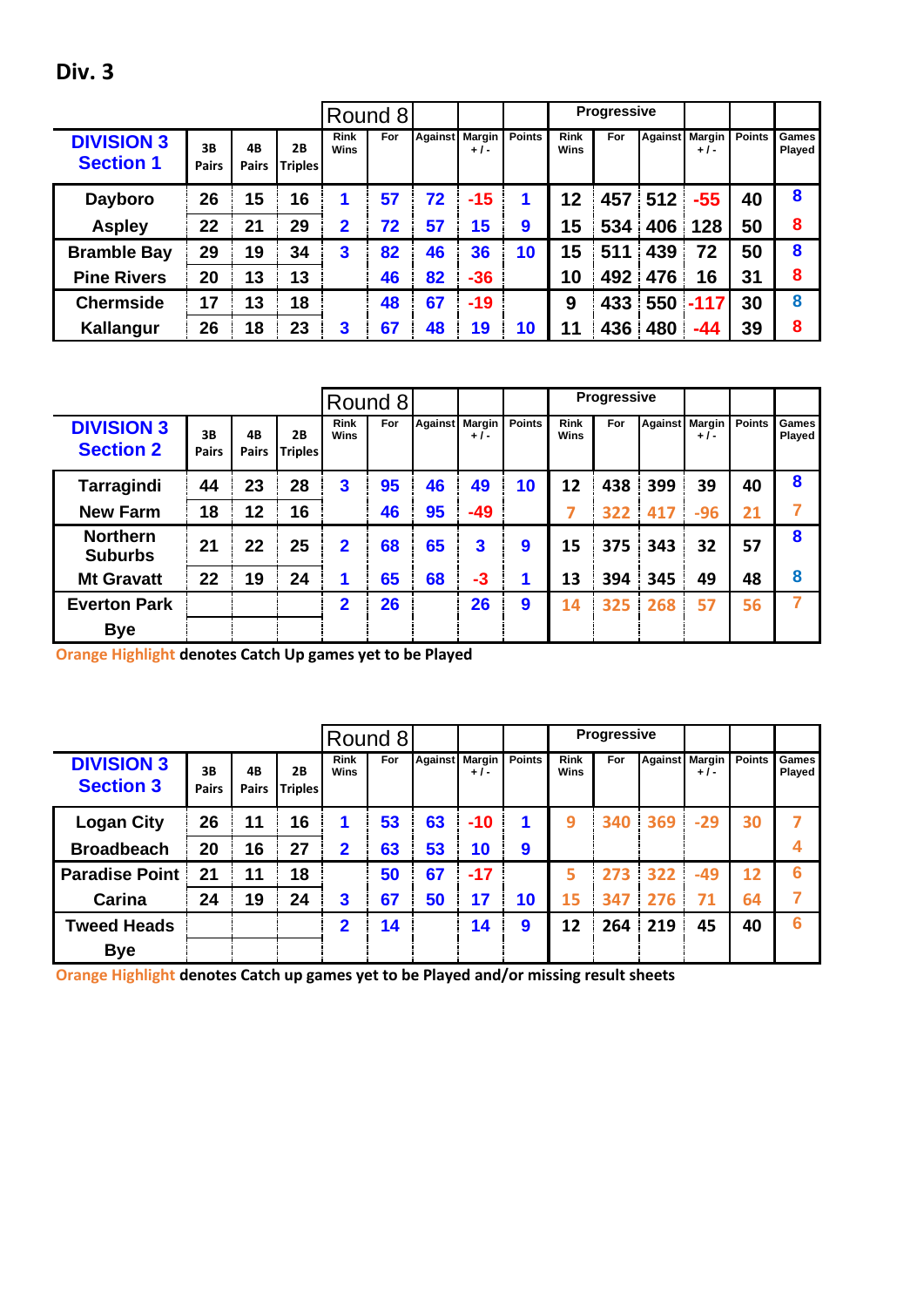|                                       |                    |                    |                      |                     | Round 8 |                |       |               |                     | <b>Progressive</b> |                |        |               |                        |
|---------------------------------------|--------------------|--------------------|----------------------|---------------------|---------|----------------|-------|---------------|---------------------|--------------------|----------------|--------|---------------|------------------------|
| <b>DIVISION 3</b><br><b>Section 4</b> | 3B<br><b>Pairs</b> | 4B<br><b>Pairs</b> | 2B<br><b>Triples</b> | <b>Rink</b><br>Wins | For     | Against Margin | $+1-$ | <b>Points</b> | <b>Rink</b><br>Wins | For                | Against Margin | $+1-$  | <b>Points</b> | Games<br><b>Played</b> |
| <b>Ipswich</b>                        | 21                 | 17                 | 29                   | $\mathbf 2$         | 67      | 52             | 15    | 9             | 14                  | 484                | 435            | 49     | 56            | 8                      |
| <b>Salisbury</b>                      | 16                 | 18                 | 18                   |                     | 52      | 67             | $-15$ | 1             | 13                  | 403                | 310            | 93     | 41            | 6                      |
| <b>Wellers Hill</b>                   | 19                 | 12                 | 22                   |                     | 53      | 69             | $-16$ | 1             | 6                   | 367                | 503            | $-136$ | 13            |                        |
| Coorparoo                             | 24                 | 25                 | 20                   | 2                   | 69      | 53             | 16    | 9             | 11                  | 496                | 484            | 12     | 39            | 8                      |
| Toowoomba                             | 25                 | 20                 | 24                   | 3                   | 69      | 42             | 27    | 10            | 13                  | 373                | 311            | 62     | 41            | 6                      |
| <b>Beenleigh</b>                      | 16                 | 9                  | 17                   |                     | 42      | 69             | $-27$ |               | 6                   | 390                | 470            | $-80$  | 20            |                        |

**Orange Highlight denotes Catch up games yet to be Played**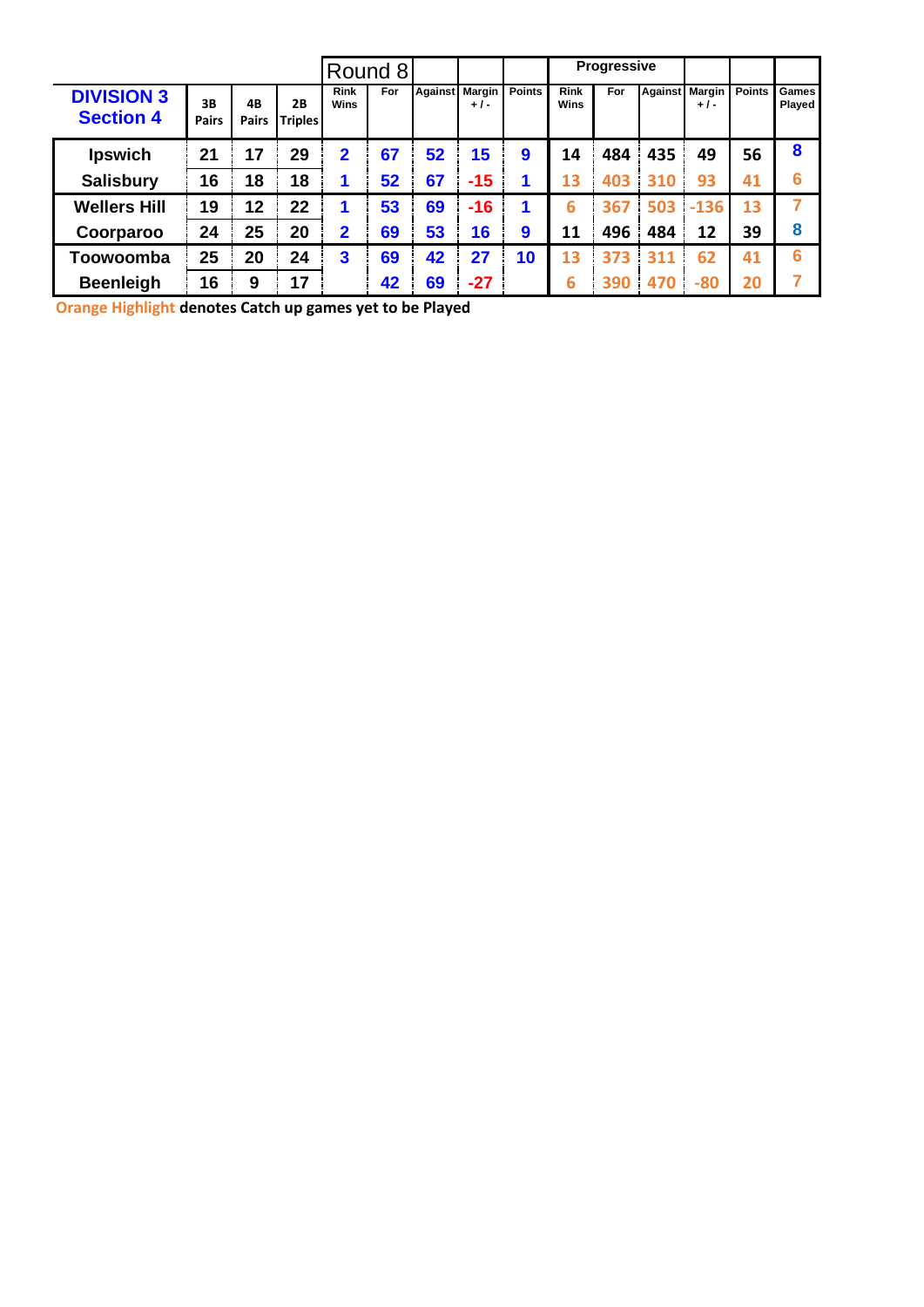|                                       |                    |                    |                      |                            | Round 8    |                |       |               |                            | <b>Progressive</b> |                |       |               |                 |
|---------------------------------------|--------------------|--------------------|----------------------|----------------------------|------------|----------------|-------|---------------|----------------------------|--------------------|----------------|-------|---------------|-----------------|
| <b>DIVISION 4</b><br><b>Section 1</b> | 3B<br><b>Pairs</b> | 4B<br><b>Pairs</b> | 2B<br><b>Triples</b> | <b>Rink</b><br><b>Wins</b> | <b>For</b> | Against Margin | $+1-$ | <b>Points</b> | <b>Rink</b><br><b>Wins</b> | For                | Against Margin | + / - | <b>Points</b> | Games<br>Played |
| Geebung                               | 23                 | 13                 | 2                    | 57                         | 62         | -5             | 9     | 12            | 421                        | 400                | 21             | 40    | 21            |                 |
| <b>Caboolture</b><br>Lakes            | 11                 | 35                 | 1                    | 62                         | 57         | 5              | 1     | 12            | 453                        | 388                | 65             | 47    | 16            |                 |
| Woodford                              | 20                 | 17                 |                      | 67                         | 49         | 18             | 1     | 7             | 334                        | 379                | $-51$          | 14    | 30            |                 |
| Kallangur                             | 22                 | 18                 | 2                    | 49                         | 67         | $-18$          | 9     | 12            | 343                        | 393                | $-44$          | 47    | 9             | 7               |
| <b>Bribie Island</b>                  | 14                 | 26                 | 1                    | 59                         | 60         | $-1$           | 1     | 9             | 423                        | 412                | 11             | 30    | 19            |                 |
| <b>Pine Rivers</b><br><b>Ladies</b>   | 18                 | 18                 | 2                    | 60                         | 59         | 1              | 9     | 11            |                            | 414 416            | $-2$           | 32    | 24            |                 |

**Orange Highlight denotes Catch up games yet to be Played**

|                                       |                    |                    |                             |                     | Round 8 |                |       |               |                            | <b>Progressive</b> |                |        |               |                        |
|---------------------------------------|--------------------|--------------------|-----------------------------|---------------------|---------|----------------|-------|---------------|----------------------------|--------------------|----------------|--------|---------------|------------------------|
| <b>DIVISION 4</b><br><b>Section 2</b> | 3B<br><b>Pairs</b> | 4B<br><b>Pairs</b> | <b>2B</b><br><b>Triples</b> | <b>Rink</b><br>Wins | For     | Against Margin | $+1-$ | <b>Points</b> | <b>Rink</b><br><b>Wins</b> | For                | Against Margin | $+1-$  | <b>Points</b> | Games<br><b>Played</b> |
| <b>Banyo</b>                          | 17                 | 21                 | 9                           | 1                   | 47      | 70             | $-23$ | 1             | 9                          | 400                | 556            | $-156$ | 30            | 8                      |
| <b>Pine Rivers Men!</b>               | 25                 | 18                 | 27                          | 2                   | 70      | 47             | 23    | 9             | 16                         | 367                | 322            | 45     | 51            | 8                      |
| <b>Hamilton</b>                       | 26                 | 17                 | 24                          | 2                   | 67      | 50             | 17    | 9             | 12                         | 466                | 481            | $-15$  | 40            | 8                      |
| <b>Ipswich</b>                        | 19                 | 20                 | 11                          | 1                   | 50      | 67             | $-17$ |               | 10                         | 478                | 488            | $-10$  | 31            | 8                      |
| Sandgate                              | 21                 | 14                 | 18                          | 1                   | 53      | 71             | $-18$ | 1             | 9                          | 381                | 355            | 26     | 30            | 8                      |
| <b>Aspley</b>                         | 22                 | 32                 | 17                          | 2                   | 71      | 53             | 18    | 9             | 16                         | 535                | 425            | 110    | 58            | 8                      |

|                                       |                    |             |                      |                     | Round 8 |    |                         |               |                     | <b>Progressive</b> |                |        |               |                 |
|---------------------------------------|--------------------|-------------|----------------------|---------------------|---------|----|-------------------------|---------------|---------------------|--------------------|----------------|--------|---------------|-----------------|
| <b>DIVISION 4</b><br><b>Section 3</b> | 3B<br><b>Pairs</b> | 4B<br>Pairs | 2B<br><b>Triples</b> | <b>Rink</b><br>Wins | For     |    | Against Margin<br>$+1-$ | <b>Points</b> | <b>Rink</b><br>Wins | For                | Against Margin | $+1-$  | <b>Points</b> | Games<br>Played |
| <b>South</b><br>Toowoomba             | 16                 | 8           | 28                   | 1                   | 52      | 70 | $-18$                   | 1             | 13                  | 428                | 422            | 6      | 41            |                 |
| <b>Dalby</b>                          | 33                 | 19          | 18                   | $\mathbf 2$         | 70      | 52 | 18                      | 9             | 12                  | 460                | 384            | 76     | 40            |                 |
| Lowood                                | 25                 | 12          | 11                   | 1                   | 48      | 74 | $-26$                   |               | 3                   | 339                | 543            | $-204$ | 3             |                 |
| <b>North Ipswich</b>                  | 22                 | 19          | 33                   | $\mathbf 2$         | 74      | 48 | 26                      | 9             | 13                  | 471                | 383            | 88     | 48            |                 |
| <b>Salisbury</b>                      | 20                 | 11          | 12                   |                     | 43      | 87 | $-44$                   |               | 11                  | 382                | 440            | $-58$  | 30            | 7               |
| <b>Beenleigh</b>                      | 30                 | 22          | 35                   | 3                   | 87      | 43 | 44                      | 10            | 13                  | 483                | 391            | 92     | 48            | 7               |

**Orange Highlight denotes Catch up games yet to be Played**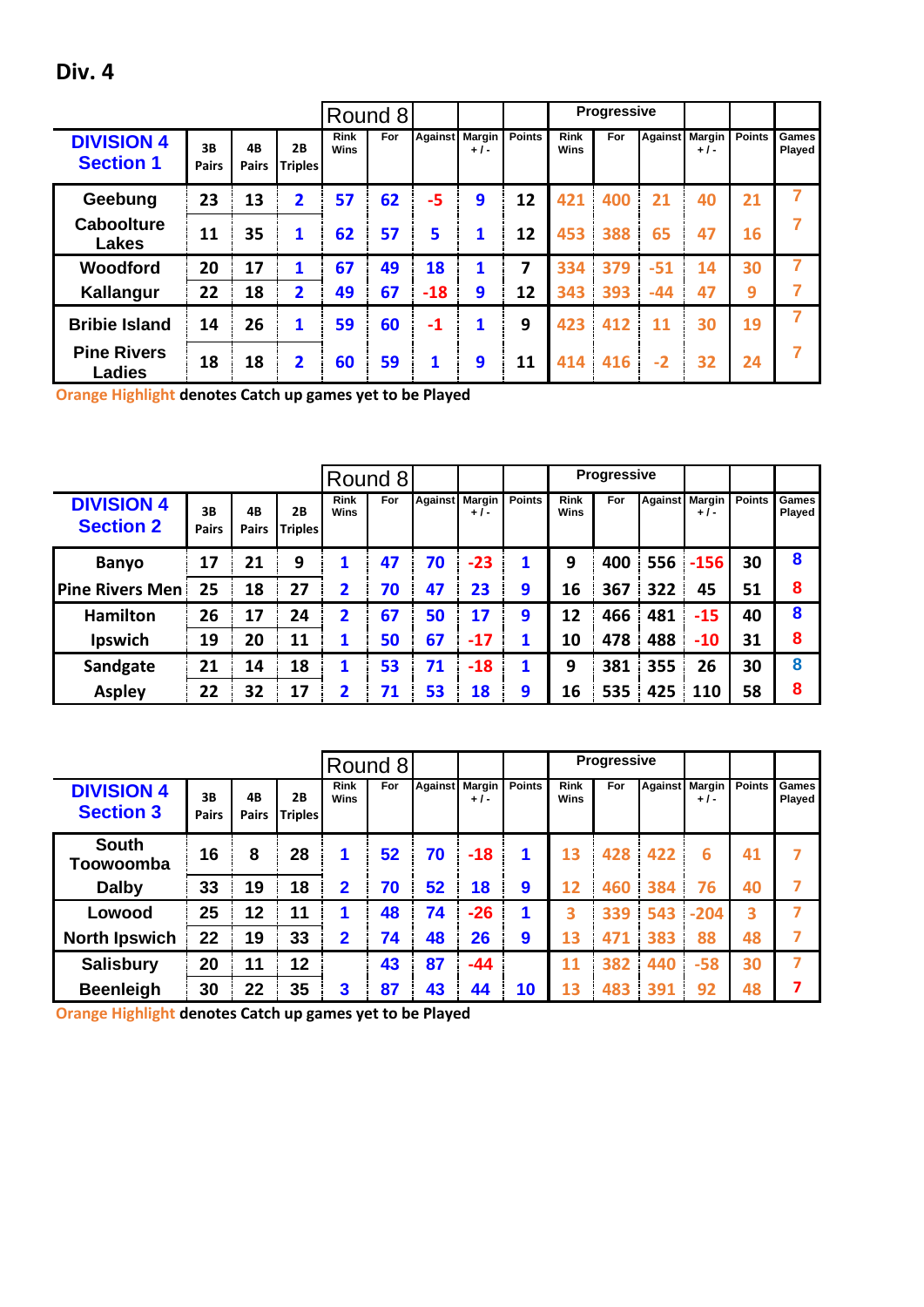|                                       |                    |                    |                             |                     | Round 8 |    |                         |               |                     | <b>Progressive</b> |     |                         |               |                               |
|---------------------------------------|--------------------|--------------------|-----------------------------|---------------------|---------|----|-------------------------|---------------|---------------------|--------------------|-----|-------------------------|---------------|-------------------------------|
| <b>DIVISION 4</b><br><b>Section 4</b> | 3B<br><b>Pairs</b> | 4B<br><b>Pairs</b> | <b>2B</b><br><b>Triples</b> | <b>Rink</b><br>Wins | For     |    | Against Margin<br>$+1-$ | <b>Points</b> | <b>Rink</b><br>Wins | For                |     | Against Margin<br>$+1-$ | <b>Points</b> | <b>Games</b><br><b>Played</b> |
| <b>Broadbeach</b>                     |                    |                    |                             |                     |         |    |                         |               |                     | 246                | 226 | 20                      | 21            |                               |
| <b>Tweed Heads</b>                    |                    |                    |                             |                     |         |    |                         |               | 9                   | 302                | 260 | 42                      | 30            | 5                             |
| <b>Logan City</b>                     | 23                 | 18                 | 15                          | 2                   | 56      | 55 | 1                       | 9             | 10                  | 452                | 475 | $-23$                   | 38            | 8                             |
| Carina                                | 17                 | 12                 | 26                          | 1                   | 55      | 56 | $-1$                    | 1             | 9                   | 350                | 334 | 16                      | 23            | 6                             |
| <b>Jindalee</b>                       | 18                 | 31                 | 27                          | 2                   | 76      | 45 | 31                      | 9             | 9                   | 326                | 263 | 63                      | 37            | 5                             |
| <b>Mt Gravatt</b>                     | 22                 | 10                 | 13                          | 1                   | 45      | 76 | $-31$                   | 1             | 10                  | 417                |     | $535$ -118              | 31            | 8                             |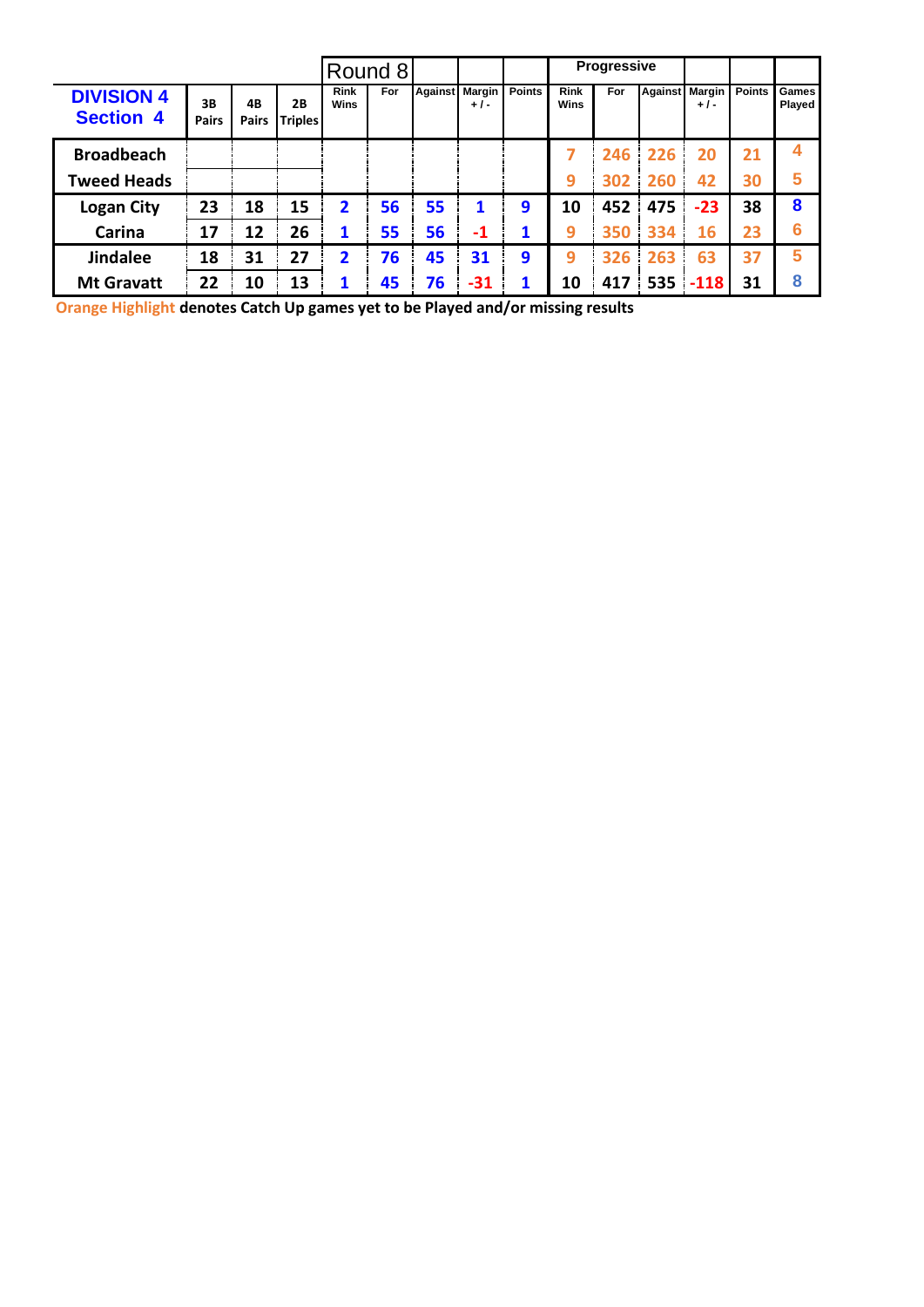|                                       |                    |                    |                      |                     | Round 8 |    |                         |               |                            | <b>Progressive</b> |             |                                       |    |                 |
|---------------------------------------|--------------------|--------------------|----------------------|---------------------|---------|----|-------------------------|---------------|----------------------------|--------------------|-------------|---------------------------------------|----|-----------------|
| <b>DIVISION 5</b><br><b>Section 1</b> | 3B<br><b>Pairs</b> | 4B<br><b>Pairs</b> | 2B<br><b>Triples</b> | <b>Rink</b><br>Wins | For     |    | Against Margin<br>$+1-$ | <b>Points</b> | <b>Rink</b><br><b>Wins</b> | For                |             | <b>Against Margin Points</b><br>+ / - |    | Games<br>Played |
| Narangba                              | 40                 | 19                 | 30                   | 3                   | 89      | 34 | 55                      | 10            | 12                         | 472                | 495         | $-23$                                 | 33 | 8               |
| <b>Northern</b><br><b>Suburbs</b>     | 9                  | 11                 | 14                   |                     | 34      | 89 | $-55$                   |               | 5                          | 351                | $523 - 172$ |                                       | 19 | 7               |
| Geebung                               | 13                 | 18                 | 21                   | 1                   | 52      | 62 | $-10$                   | 1             | 15                         | 380                | 354         | 26                                    | 50 | 7               |
| <b>Bribie Island</b>                  | 27                 | 11                 | 24                   | $\overline{2}$      | 62      | 52 | 10                      | 9             | 17                         | 579                | 401         | 178                                   | 66 | 8               |
| <b>Bramble Bay</b>                    | 13                 | 17                 | 32                   | 1                   | 62      | 63 | $-1$                    | 1             | 11                         | 466                | 390         | 76                                    | 39 | 7               |
| Sandgate                              | 31                 | 18                 | 14                   | 2                   | 63      | 62 | 1                       | 9             | 6                          | 333                | 418         | $-85$                                 | 13 | 7               |

**Orange Highlight denotes Catch Up games yet to be Played**

|                                       |                    |                    |                      |                            | Round 8 |    |                         |                  |                     | Progressive |     |                         |               |                 |
|---------------------------------------|--------------------|--------------------|----------------------|----------------------------|---------|----|-------------------------|------------------|---------------------|-------------|-----|-------------------------|---------------|-----------------|
| <b>DIVISION 5</b><br><b>Section 2</b> | 3B<br><b>Pairs</b> | 4B<br><b>Pairs</b> | 2B<br><b>Triples</b> | <b>Rink</b><br><b>Wins</b> | For     |    | Against Margin<br>$+1-$ | <b>Points</b>    | <b>Rink</b><br>Wins | For         |     | Against Margin<br>$+1-$ | <b>Points</b> | Games<br>Played |
| <b>Tweed Heads</b>                    | 31                 | 27                 | 19                   | $\overline{2}$             | 77      | 47 | 30                      | $\boldsymbol{9}$ | 12                  | 471         |     | 368 103                 | 47            |                 |
| <b>Wellers Hill</b>                   | 14                 | 8                  | 25                   | 1                          | 47      | 77 | $-30$                   | 1                | 14                  | 445         | 376 | 69                      | 56            |                 |
| Carina                                | 16                 | 17                 | 12                   | 1                          | 45      | 65 | $-20$                   | 1                | 6                   | 357         | 491 | $-134$                  | 6             |                 |
| Wynnum                                | 29                 | 8                  | 28                   | $\overline{2}$             | 65      | 45 | 20                      | 9                | 12                  | 410         | 400 | 10                      | 47            |                 |
| <b>Broadbeach</b>                     |                    |                    |                      |                            |         |    |                         |                  | 8                   | 337         | 376 | $-39$                   | 22            | 6               |
| <b>Logan City</b>                     |                    |                    |                      |                            |         |    |                         |                  | 8                   | 349         | 358 | -9                      | 22            | 6               |

**Orange Highlight denotes Catch Up games yet to be Played and/or missing results**

|                                       |                    |             |                      |                     | Round 8 |                |       |               |                     | Progressive |     |                         |               |                        |
|---------------------------------------|--------------------|-------------|----------------------|---------------------|---------|----------------|-------|---------------|---------------------|-------------|-----|-------------------------|---------------|------------------------|
| <b>DIVISION 5</b><br><b>Section 3</b> | 3B<br><b>Pairs</b> | 4B<br>Pairs | 2Β<br><b>Triples</b> | <b>Rink</b><br>Wins | For     | Against Margin | $+1-$ | <b>Points</b> | <b>Rink</b><br>Wins | For         |     | Against Margin<br>$+1-$ | <b>Points</b> | Games<br><b>Played</b> |
| <b>Hamilton</b>                       | 20                 | 20          | 33                   | 2                   | 73      | 66             | 7     | 9             | 9                   | 449         | 542 | $-93$                   | 23            | 8                      |
| Chermside                             | 32                 | 16          | 18                   | 1                   | 66      | 73             | $-7$  | 1             | 8                   | 428         |     | $545 - 117$             | 15            | 8                      |
| Gaythorne                             | 16                 | 21          | 13                   | 1                   | 50      | 62             | $-12$ | 1             | 19                  | 578         | 385 | 193                     | 68            | 8                      |
| <b>Kallangur</b>                      | 22                 | 18          | 22                   | 2                   | 62      | 50             | 12    | 9             | 15                  | 543         | 400 | 143                     | 57            | 8                      |
| <b>Pine Rivers</b>                    |                    |             |                      | 3                   |         |                |       | 10            | 14                  | 437         | 411 | 26                      | 49            | 8                      |
| Ipswich                               |                    |             |                      |                     |         |                |       |               |                     | 336         | 488 | $-152$                  | 28            | 8                      |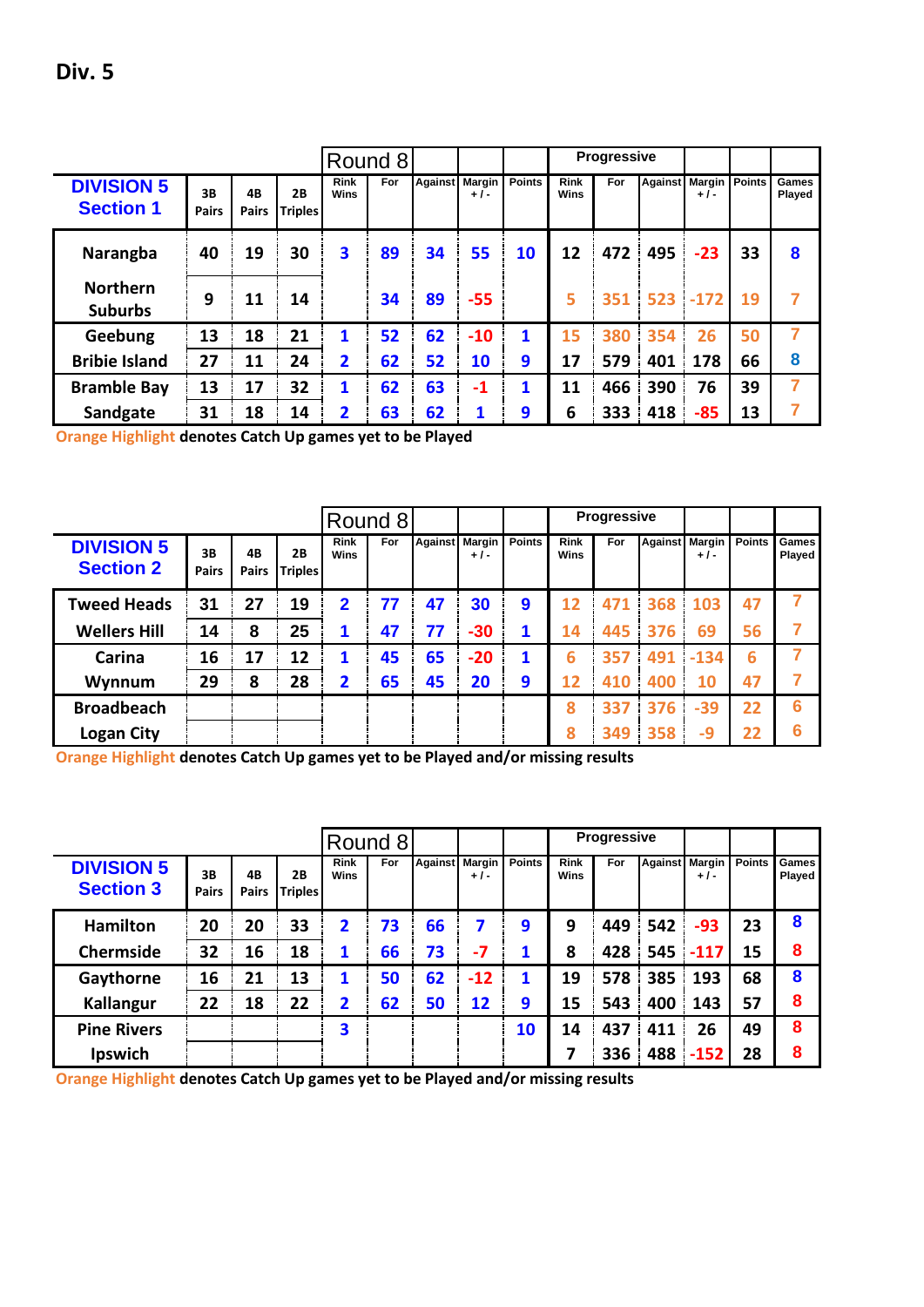|                                       |                    |                    |                      |                            | Round 8 |    |                         |               |                            | <b>Progressive</b> |                |        |               |                        |
|---------------------------------------|--------------------|--------------------|----------------------|----------------------------|---------|----|-------------------------|---------------|----------------------------|--------------------|----------------|--------|---------------|------------------------|
| <b>DIVISION 5</b><br><b>Section 4</b> | 3B<br><b>Pairs</b> | 4B<br><b>Pairs</b> | 2Β<br><b>Triples</b> | <b>Rink</b><br><b>Wins</b> | For     |    | Against Margin<br>$+1-$ | <b>Points</b> | <b>Rink</b><br><b>Wins</b> | For                | Against Margin | $+1-$  | <b>Points</b> | Games<br><b>Played</b> |
| Coorparoo                             | 20                 | 9                  | 16                   |                            | 45      | 71 | $-26$                   |               | 5                          | 351                | 519            | $-168$ | 12            |                        |
| <b>Beenleigh</b>                      | 26                 | 27                 | 18                   | 3                          | 71      | 45 | 26                      | 10            | 6                          | 387                | 455            | $-68$  | 13            |                        |
| <b>Manly</b>                          | 11                 | 17                 | 27                   | 2                          | 55      | 57 | $-2$                    | 9             | 19                         | 506                | 343            | 163    | 75            |                        |
| <b>Russell Island</b>                 | 31                 | 15                 | 11                   |                            | 57      | 55 | $\mathbf{2}$            |               | 17                         | 480                | 365            | 115    | 50            |                        |
| <b>Paradise Point</b>                 | 18                 | 14                 | 19                   | $\overline{2}$             | 51      | 62 | $-11$                   | 9             | 10                         | 379                | 452            | $-73$  | 38            | 7                      |
| Canungra                              | 32                 | 12                 | 18                   |                            | 62      | 51 | 11                      | 1             | 13                         | 461                | 430            | 31     | 41            |                        |

|                                       |                    |                    |                      |                     | Round 8 |                |       |               |                            | <b>Progressive</b> |                |        |               |                        |
|---------------------------------------|--------------------|--------------------|----------------------|---------------------|---------|----------------|-------|---------------|----------------------------|--------------------|----------------|--------|---------------|------------------------|
| <b>DIVISION 5</b><br><b>Section 5</b> | 3B<br><b>Pairs</b> | 4B<br><b>Pairs</b> | 2B<br><b>Triples</b> | <b>Rink</b><br>Wins | For     | Against Margin | $+1-$ | <b>Points</b> | <b>Rink</b><br><b>Wins</b> | For                | Against Margin | $+1-$  | <b>Points</b> | <b>Games</b><br>Played |
| <b>Rosewood</b>                       | 32                 | 12                 | 23                   | $\overline{2}$      | 67      | 46             | 21    | 9             | 12                         | 440                | 486            | $-46$  | 39            | 8                      |
| <b>Dalby</b>                          | 11                 | 14                 | 21                   |                     | 46      | 67             | $-21$ |               | 11                         | 421                | 390            | 31     | 32            |                        |
| Laidley                               | 22                 | 27                 | 16                   | 2                   | 65      | 54             | 11    | 9             | 13                         | 453                | 353            | 100    | 48            | 7                      |
| <b>North</b><br>Toowoomba             | 13                 | 16                 | 25                   | 1                   | 54      | 65             | $-11$ | 1             | 14                         | 471                | 374            | 97     | 49            | 8                      |
| <b>Salisbury</b>                      | 38                 | 14                 | 17                   | 1                   | 69      | 58             | 11    | 1             | 11                         | 422                | 393            | 29     | 39            | 7                      |
| <b>West</b><br>Toowoomba              | 18                 | 16                 | 24                   | $\overline{2}$      | 58      | 69             | $-11$ | 9             | 3                          | 334                | 504            | $-170$ | 3             |                        |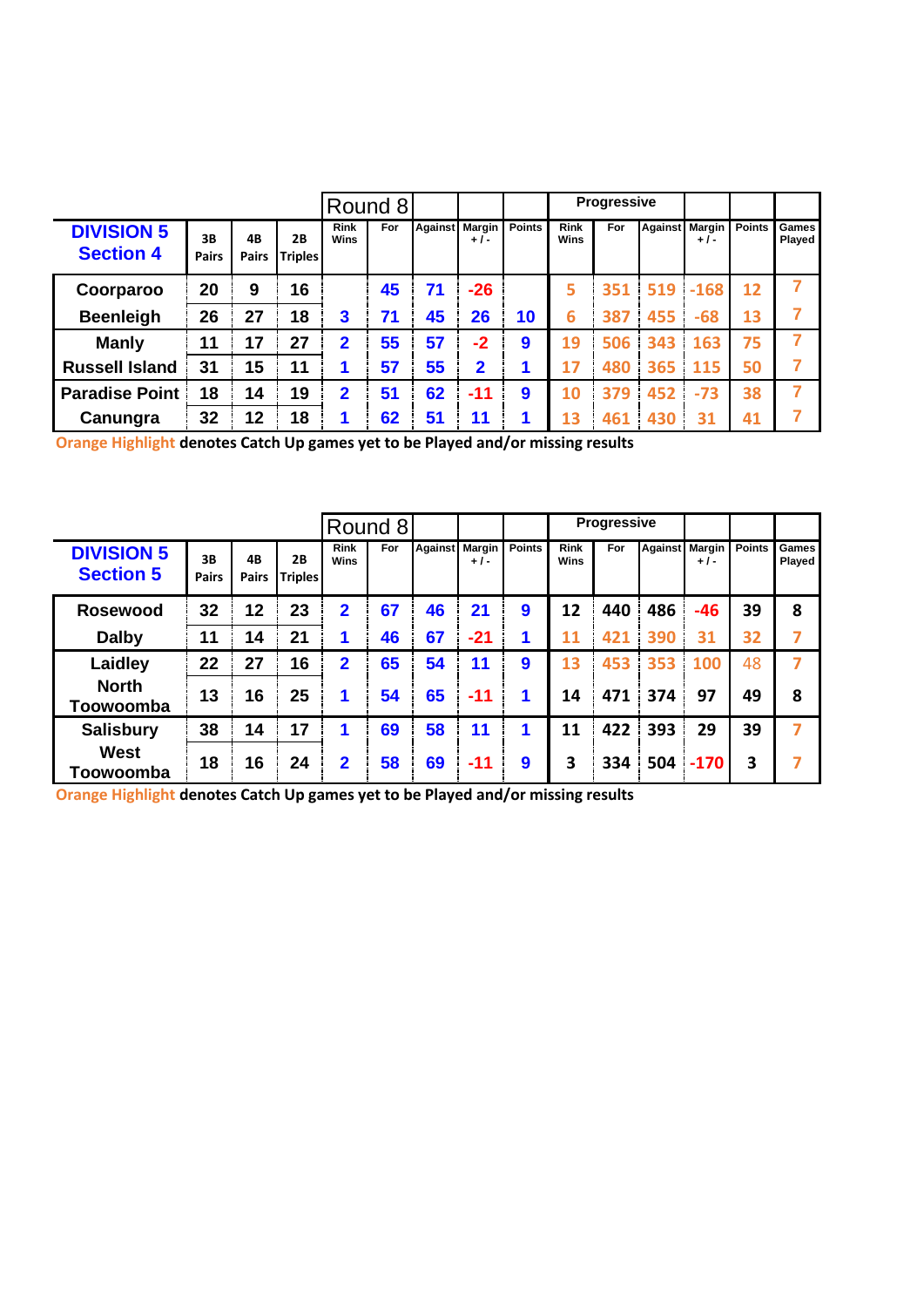|  | I |
|--|---|
|--|---|

|                                       |                    |                    |                      |                     | Round 8    |                |                        |               |                            | <b>Progressive</b> |                |                 |               |                 |
|---------------------------------------|--------------------|--------------------|----------------------|---------------------|------------|----------------|------------------------|---------------|----------------------------|--------------------|----------------|-----------------|---------------|-----------------|
| <b>DIVISION 6</b><br><b>Section 1</b> | 3B<br><b>Pairs</b> | 4B<br><b>Pairs</b> | 2Β<br><b>Triples</b> | <b>Rink</b><br>Wins | <b>For</b> | <b>Against</b> | <b>Margin</b><br>$+1-$ | <b>Points</b> | <b>Rink</b><br><b>Wins</b> | For                | <b>Against</b> | Margin<br>$+1-$ | <b>Points</b> | Games<br>Played |
| <b>Jindalee</b>                       | 20                 | 23                 | 16                   | 2                   | 59         | 51             | 8                      | 9             | 9                          | 361                | 362            | $-1$            | 30            |                 |
| Yeronga                               | 19                 | 7                  | 25                   | $\mathbf 1$         | 51         | 59             | -8                     |               | 10                         | 383                | 421            | $-38$           | 31            |                 |
| <b>Pine Rivers</b>                    | 24                 | 20                 | 31                   | 3                   | 75         | 48             | 27                     | 10            | 15                         | 500                | 419            | 81              | 50            | 8               |
| <b>Kallangur</b>                      | 19                 | 16                 | 13                   |                     | 48         | 75             | $-27$                  |               | 10                         | 301                | 357            | $-56$           | 38            |                 |
| Carina                                | 21                 | 19                 | 23                   | 1                   | 63         | 70             | $-7$                   |               | 4                          | 332                | 498            | $-166$          | 4             |                 |
| <b>Mt Gravatt</b>                     | 30                 | 11                 | 29                   | 2                   | 70         | 63             |                        | 9             | 18                         | 579                | 399            | 180             | 67            | 8               |

|                                       |                    |                    |                             |                         | Round 8 |                |       |               |                     | Progressive |     |                         |               |                        |
|---------------------------------------|--------------------|--------------------|-----------------------------|-------------------------|---------|----------------|-------|---------------|---------------------|-------------|-----|-------------------------|---------------|------------------------|
| <b>DIVISION 6</b><br><b>Section 2</b> | 3B<br><b>Pairs</b> | 4B<br><b>Pairs</b> | <b>2B</b><br><b>Triples</b> | <b>Rink</b><br>Wins     | For     | Against Margin | $+1-$ | <b>Points</b> | <b>Rink</b><br>Wins | For         |     | Against Margin<br>$+1-$ | <b>Points</b> | Games<br><b>Played</b> |
| <b>Kilcoy</b>                         | 20                 | 15                 | 31                          | 1                       | 66      | 53             | 13    | 1             | 14                  | 524         | 371 | 153                     | 49            | 8                      |
| <b>Bramble Bay</b>                    | 21                 | 19                 | 13                          | 2                       | 53      | 66             | $-13$ | 9             | 11                  | 440         | 470 | $-30$                   | 39            | 8                      |
| <b>Brighton</b>                       | 30                 | 12                 | 25                          | $\overline{\mathbf{2}}$ | 67      | 37             | 30    | 9             | 19                  | 523         | 397 | 126                     | 68            | 8                      |
| Narangba                              | 10                 | 14                 | 13                          | 1                       | 37      | 67             | $-30$ | 1             | 7                   | 361         | 533 | $-172$                  | 21            | 8                      |
| <b>Bribie Island</b>                  | 22                 | 26                 | 22                          | 3                       | 70      | 43             | 27    | 10            | 15                  | 502         | 425 | 77                      | 50            | 8                      |
| Woodford                              | 18                 | 8                  | 17                          |                         | 43      | 70             | $-27$ |               | 6                   | 397         | 551 | $-154$                  | 13            | 8                      |

|                                       |                    |                    |                      |                         | Round 8 |                |                         |               |                     | <b>Progressive</b> |                |       |               |                        |
|---------------------------------------|--------------------|--------------------|----------------------|-------------------------|---------|----------------|-------------------------|---------------|---------------------|--------------------|----------------|-------|---------------|------------------------|
| <b>DIVISION 6</b><br><b>Section 3</b> | 3B<br><b>Pairs</b> | 4B<br><b>Pairs</b> | 2B<br><b>Triples</b> | <b>Rink</b><br>Wins     | For     | Against Margin | $+1-$                   | <b>Points</b> | <b>Rink</b><br>Wins | For                | Against Margin | $+1-$ | <b>Points</b> | <b>Games</b><br>Played |
| Sandgate                              | 17                 | 16                 | 26                   | $\overline{\mathbf{2}}$ | 59      | 61             | $-2$                    | 9             | 8                   | 277                | 335            | $-58$ | 22            | 8                      |
| Chermside                             | 26                 | 15                 | 20                   | 1                       | 61      | 59             | $\overline{\mathbf{2}}$ | 1             | 13                  | 424                | 399            | 25    | 48            | 8                      |
| <b>Hamilton</b>                       | 22                 | 23                 | 18                   | 1                       | 63      | 61             | 2                       | 1             | 13                  | 379                | 355            | 24    | 48            | 8                      |
| <b>Pine Rivers</b><br><b>Ladies</b>   | 24                 | 11                 | 26                   | $\mathbf{2}$            | 61      | 63             | $-2$                    | 9             | 16                  | 281                | 227            | 54    | 58            | 8                      |
| Geebung                               |                    |                    |                      | 2                       | 2       |                | 2                       | 9             | 14                  | 390                | 340            | 50    | 56            | 8                      |
| <b>Bye</b>                            |                    |                    |                      |                         |         |                |                         |               |                     |                    |                |       |               |                        |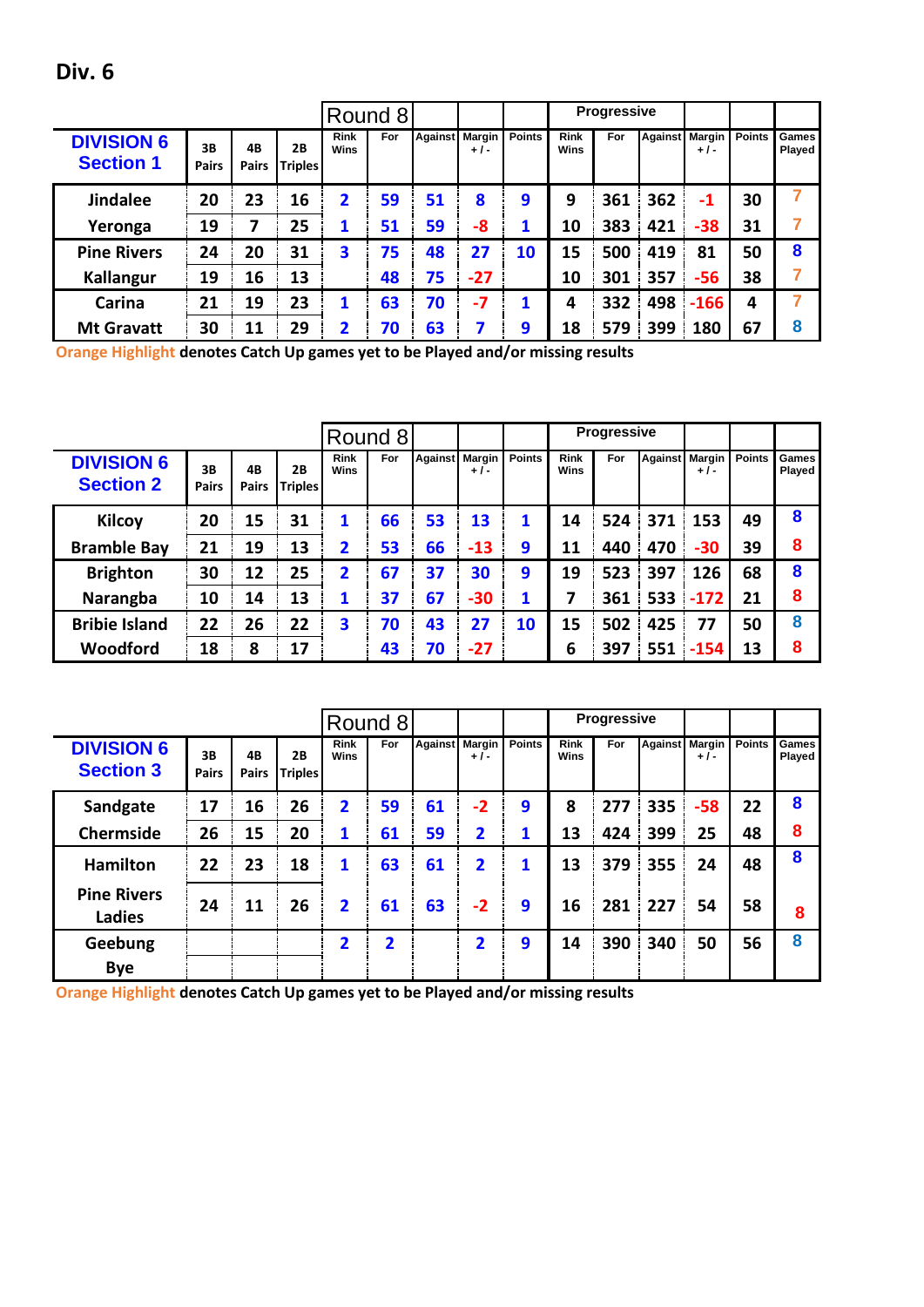|                                       |                    |                    |                      |                            | Round 8 |                |       |               |                     | <b>Progressive</b> |                |        |               |                 |
|---------------------------------------|--------------------|--------------------|----------------------|----------------------------|---------|----------------|-------|---------------|---------------------|--------------------|----------------|--------|---------------|-----------------|
| <b>DIVISION 6</b><br><b>Section 4</b> | 3B<br><b>Pairs</b> | 4B<br><b>Pairs</b> | 2B<br><b>Triples</b> | <b>Rink</b><br><b>Wins</b> | For     | Against Margin | $+1-$ | <b>Points</b> | <b>Rink</b><br>Wins | For                | Against Margin | $+1-$  | <b>Points</b> | Games<br>Played |
| Salisbury                             | 19                 | 21                 | 21                   | 1                          | 61      | 65             | $-4$  | 1             | 10                  | 421                | 440            | $-19$  | 24            | 7               |
| Ipswich                               | 28                 | 12                 | 25                   | $\overline{2}$             | 65      | 61             | 4     | 9             | 8                   | 429                | 504            | $-75$  | 36            | 8               |
| <b>North Ipswich</b>                  | 28                 | 16                 | 30                   | 3                          | 74      | 37             | 37    | 10            | 15                  | 455                | 352            | 103    | 50            | 7               |
| <b>Windsor Ladies</b>                 | 12                 | 14                 | 11                   |                            | 37      | 74             | $-37$ |               | 7                   | 359                | 464            | $-105$ | 14            | 7               |
| Tarra/Salisbury                       | 12                 | 15                 | 20                   | 1                          | 47      | 70             | $-23$ | 1             | 12                  | 499                | 462            | 37     | 40            | 8               |
| South<br>Toowoomba                    | 22                 | 29                 | 19                   | $\overline{2}$             | 70      | 47             | 23    | 9             | 14                  | 465                | 406            | 59     | 56            | 7               |

|                                       |                    |                    |                             |                            | Round 8 |                |       |               |                     | <b>Progressive</b> |                |          |               |                        |
|---------------------------------------|--------------------|--------------------|-----------------------------|----------------------------|---------|----------------|-------|---------------|---------------------|--------------------|----------------|----------|---------------|------------------------|
| <b>DIVISION 6</b><br><b>Section 5</b> | 3B<br><b>Pairs</b> | 4B<br><b>Pairs</b> | <b>2B</b><br><b>Triples</b> | <b>Rink</b><br><b>Wins</b> | For     | Against Margin | $+1-$ | <b>Points</b> | <b>Rink</b><br>Wins | For                | Against Margin | $+1-$    | <b>Points</b> | Games<br><b>Played</b> |
| <b>Tweed Heads</b>                    |                    |                    |                             |                            |         |                |       |               | 10                  | 354                | 253            | 101      | 37            | 5                      |
| <b>McKenzie Park</b>                  |                    |                    |                             |                            |         |                |       |               | 14                  | 463                | 312            | 151      | 49            | 6                      |
| <b>Tamborine</b><br><b>Mountain</b>   | 23                 | 24                 | 19                          | $\mathbf{2}$               | 66      | 52             | 14    | 9             | 10                  | 418                | 418            | $\bf{0}$ | 38            |                        |
| <b>Burleigh Heads!</b>                | 20                 | 12                 | 20                          | 1                          | 52      | 66             | $-14$ |               |                     | 337                | 371            | $-34$    | 14            | 6                      |
| <b>Paradise Point</b>                 | 28                 | 33                 | 39                          | $\overline{\mathbf{3}}$    | 100     | 34             | 66    | 10            | 8                   | 404                | 461            | $-57$    | 22            |                        |
| <b>Logan City</b>                     | 19                 | 10                 | 5                           |                            | 34      | 100            | $-66$ |               | 8                   | 350                | 511            | $-161$   | 29            |                        |

**Orange Highlight denotes Catch Up games yet to be Played and/or missing results**

|                                       |                    |                    |                      |                         | Round 8 |    |                         |               |                            | <b>Progressive</b> |                   |                                |               |                 |
|---------------------------------------|--------------------|--------------------|----------------------|-------------------------|---------|----|-------------------------|---------------|----------------------------|--------------------|-------------------|--------------------------------|---------------|-----------------|
| <b>DIVISION 6</b><br><b>Section 6</b> | 3B<br><b>Pairs</b> | 4B<br><b>Pairs</b> | 2B<br><b>Triples</b> | <b>Rink</b><br>Wins     | For     |    | Against Margin<br>$+1-$ | <b>Points</b> | <b>Rink</b><br><b>Wins</b> | For                |                   | <b>Against</b> Margin<br>$+1-$ | <b>Points</b> | Games<br>Played |
| South<br>Toowoomba                    | 10                 | 12                 | 11                   |                         | 33      | 57 | $-24$                   |               | 9                          | 326                | 413               | $-88$                          | 30            | 8               |
| <b>North</b><br>Toowoomba             | 13                 | 17                 | 27                   | 3                       | 57      | 33 | 24                      | 10            | 17                         | 492                | $363 \mid 129$    |                                | 59            | 8               |
| Toowoomba                             |                    |                    |                      | $\overline{\mathbf{2}}$ | 27      |    | 27                      | 9             | 12                         | 317                | 311               | 6                              | 47            | 7               |
| <b>Bye</b>                            |                    |                    |                      |                         |         |    |                         |               |                            |                    |                   |                                |               |                 |
| <b>Tannymorel</b>                     | 25                 | 17                 | 38                   | 3                       | 80      | 50 | 30                      | 10            | 17                         | 509                | $360 \frac{1}{2}$ | 149                            | 59            |                 |
| <b>Drayton</b>                        | 18                 | 13                 | 19                   |                         | 50      | 80 | $-30$                   |               | 6                          | 324                | 357               | $-34$                          | 27            | 7               |